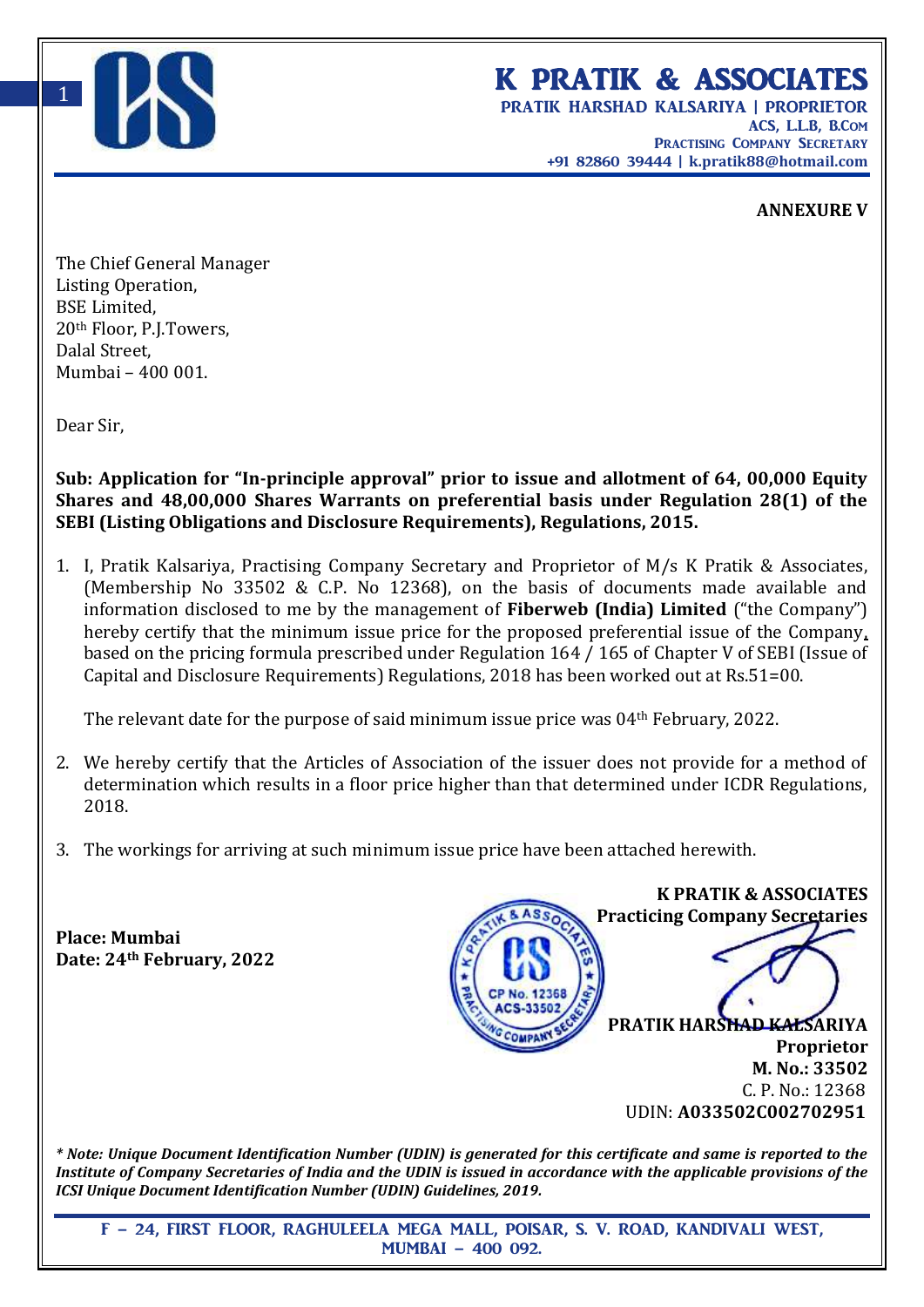**Calculation of minimum issue price as per prescribed under Chapter V of SEBI (ICDR) Regulations, 2018**

Date of AGM/EGM Date of Postal Ballot Relevant Date (30 days prior to EGM/AGM) 04th February, 2022

NA 07/02/2022 to 08/03/2022

**A] Average of the volume weighted average price (VWAP) of the equity shares of Fiberweb (India) Limited quoted on the Bombay Stock Exchange during the Ninety Trading days preceding the relevant date (considering relevant date as 04th February, 2022)**

| - - - - -<br><b>Date</b> | <b>*************</b><br><b>VWAP</b> | <sub>.</sub><br><b>Date</b> | <b>VWAP</b> | $1.901$ mm $J$ $J = 0$<br>Date | <b>VWAP</b> |
|--------------------------|-------------------------------------|-----------------------------|-------------|--------------------------------|-------------|
| 03-Feb-22                | 49.05                               | 22-Dec-21                   | 42.19       | 09-Nov-21                      | 42.80       |
| 02-Feb-22                | 49.47                               | 21-Dec-21                   | 41.38       | 08-Nov-21                      | 41.79       |
| 01-Feb-22                | 50.09                               | 20-Dec-21                   | 40.42       | 04-Nov-21                      | 42.10       |
| 31-Jan-22                | 51.38                               | 17-Dec-21                   | 40.77       | 03-Nov-21                      | 41.81       |
| 28-Jan-22                | 51.67                               | 16-Dec-21                   | 41.52       | 02-Nov-21                      | 41.90       |
| 27-Jan-22                | 51.04                               | 15-Dec-21                   | 41.72       | 01-Nov-21                      | 40.63       |
| 25-Jan-22                | 52.53                               | 14-Dec-21                   | 41.83       | 29-0ct-21                      | 41.07       |
| 24-Jan-22                | 52.28                               | 13-Dec-21                   | 42.37       | 28-Oct-21                      | 41.50       |
| $21$ -Jan-22             | 50.13                               | 10-Dec-21                   | 42.18       | 27-Oct-21                      | 41.64       |
| 20-Jan-22                | 52.38                               | 09-Dec-21                   | 42.56       | 26-Oct-21                      | 40.54       |
| 19-Jan-22                | 51.76                               | 08-Dec-21                   | 42.81       | 25-Oct-21                      | 40.96       |
| 18-Jan-22                | 50.78                               | 07-Dec-21                   | 42.89       | 22-Oct-21                      | 41.78       |
| 17-Jan-22                | 48.00                               | 06-Dec-21                   | 44.16       | 21-Oct-21                      | 41.71       |
| $14$ -Jan-22             | 46.88                               | 03-Dec-21                   | 43.30       | 20-Oct-21                      | 42.41       |
| $13$ -Jan-22             | 46.79                               | 02-Dec-21                   | 38.79       | 19-Oct-21                      | 43.51       |
| $12$ -Jan-22             | 46.21                               | 01-Dec-21                   | 37.88       | 18-Oct-21                      | 43.79       |
| $11$ -Jan-22             | 45.74                               | 30-Nov-21                   | 38.17       | 14-Oct-21                      | 43.74       |
| $10$ -Jan-22             | 45.63                               | 29-Nov-21                   | 37.71       | 13-Oct-21                      | 43.91       |
| $07$ -Jan-22             | 46.57                               | 26-Nov-21                   | 39.14       | 12-Oct-21                      | 43.50       |
| 06-Jan-22                | 46.69                               | 25-Nov-21                   | 38.46       | 11-Oct-21                      | 44.21       |
| 05-Jan-22                | 46.83                               | 24-Nov-21                   | 38.49       | 08-Oct-21                      | 44.68       |
| 04-Jan-22                | 46.96                               | 23-Nov-21                   | 38.32       | 07-Oct-21                      | 45.51       |
| 03-Jan-22                | 48.43                               | 22-Nov-21                   | 38.12       | 06-Oct-21                      | 44.64       |
| 31-Dec-21                | 49.11                               | 18-Nov-21                   | 37.27       | 05-Oct-21                      | 45.04       |
| 30-Dec-21                | 49.78                               | 17-Nov-21                   | 38.95       | 04-0ct-21                      | 45.01       |
| 29-Dec-21                | 46.30                               | 16-Nov-21                   | 39.73       | 01-Oct-21                      | 44.04       |
| 28-Dec-21                | 43.07                               | 15-Nov-21                   | 39.35       | 30-Sep-21                      | 43.30       |
| 27-Dec-21                | 41.40                               | 12-Nov-21                   | 39.61       | 29-Sep-21                      | 42.59       |
| 24-Dec-21                | 41.65                               | 11-Nov-21                   | 42.34       | 28-Sep-21                      | 41.53       |
| 23-Dec-21                | 41.55                               | 10-Nov-21                   | 44.27       | 27-Sep-21                      | 41.85       |

**B] Average of the volume weighted average price (VWAP) of the equity shares of Fiberweb (India) Limited quoted on the Bombay Stock Exchange during the ten trading days preceding the relevant date (considering relevant date as 04th February, 2022)**

| <b>Date</b> | <b>VWAP</b> |
|-------------|-------------|
| 03-Feb-22   | 49.05       |
| 02-Feb-22   | 49.47       |
| 01-Feb-22   | 50.09       |